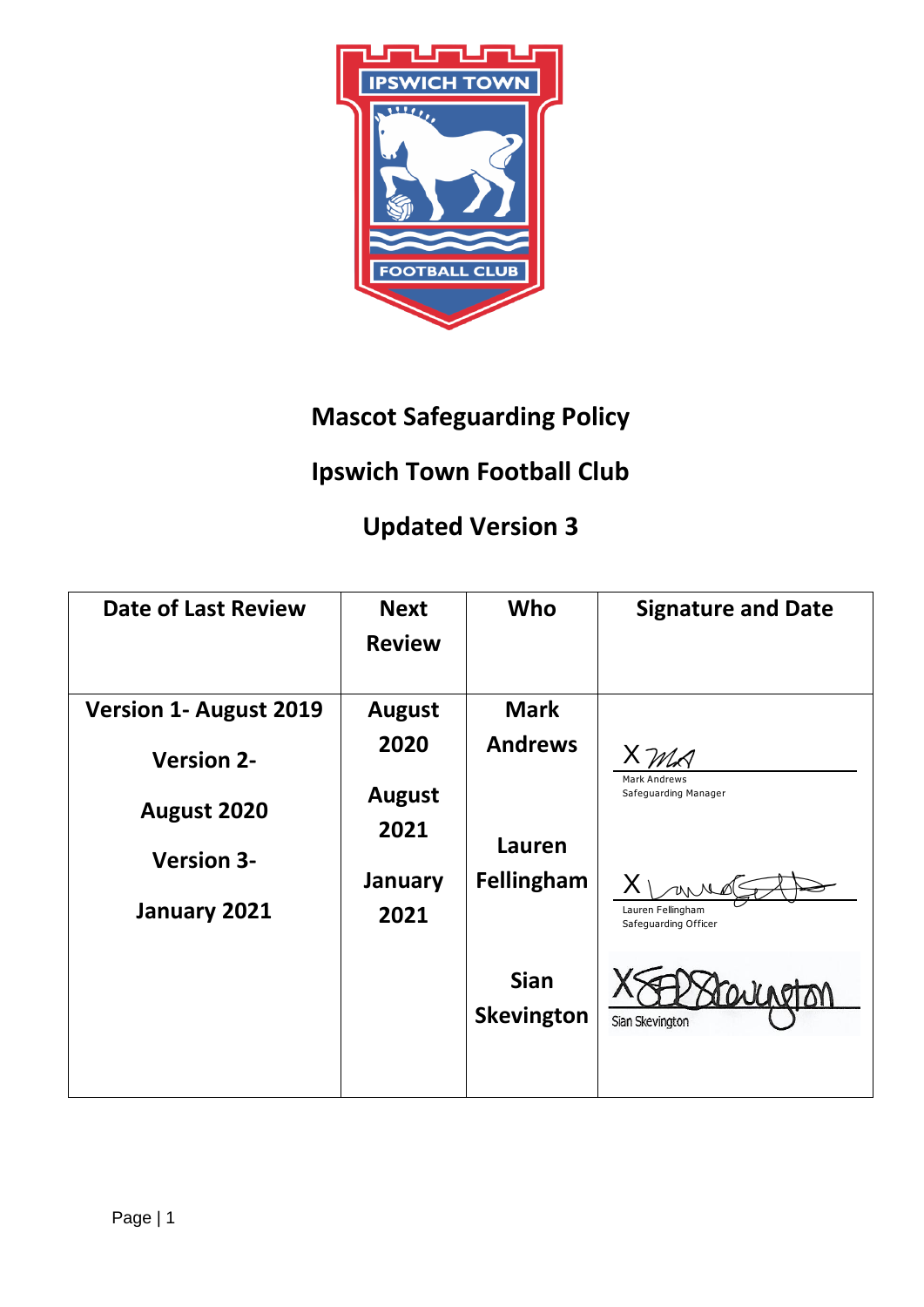## **Mascot Policy.**

Ipswich Town is committed to ensuring that all children who carry out the role of Mascot, whilst in the care of the club, can do so in a safe and enjoyable environment through adherence to the club's Safeguarding Children Policy and Procedures and Safer Recruitment Policy and process.

The following guidance will be applied to all children visiting Ipswich Town as a Match Day mascot:

- Child mascots must be aged minimum 5 years old to maximum 15 years old. (Documentary proof of age will be required).
- All staff escorting match day child mascots must be subject of an enhanced DBS check and must have completed the ITFC Safeguarding Children Induction.
- Child mascots must be accompanied by a parent/carer at all times, other than when in secure areas e.g. the tunnel, when the mascot will be supervised by suitably qualified ITFC chaperones.
- Parents will be advised to bring their child to Portman Road already wearing their Mascot Football strip (worn under warm clothing if appropriate) thereby avoiding the need for the child to change into their strip whilst on club premises as the club is unable to offer designated changing areas for Mascots.
- If a mascot requires help with dressing this will be done by the parent/carer.
- If an injured or disabled child is used as a mascot a risk assessment will be carried out to establish if that child can safely participate in the Match Day Mascot itinerary and to identify what additional safety measures may need to be put in place to allow the child to safely participate. The club Safety Officer will be notified of the risk assessment, who will then advise the paramedics of any issues.
- Every effort should be made to achieve correct staffing ratios and the best level of supervision of Match Day Mascots at all times. An individual member of suitably DBS checked ITFC Staff will be allocated as chaperone to each child with a disability or injury, if they are assessed as requiring additional support.